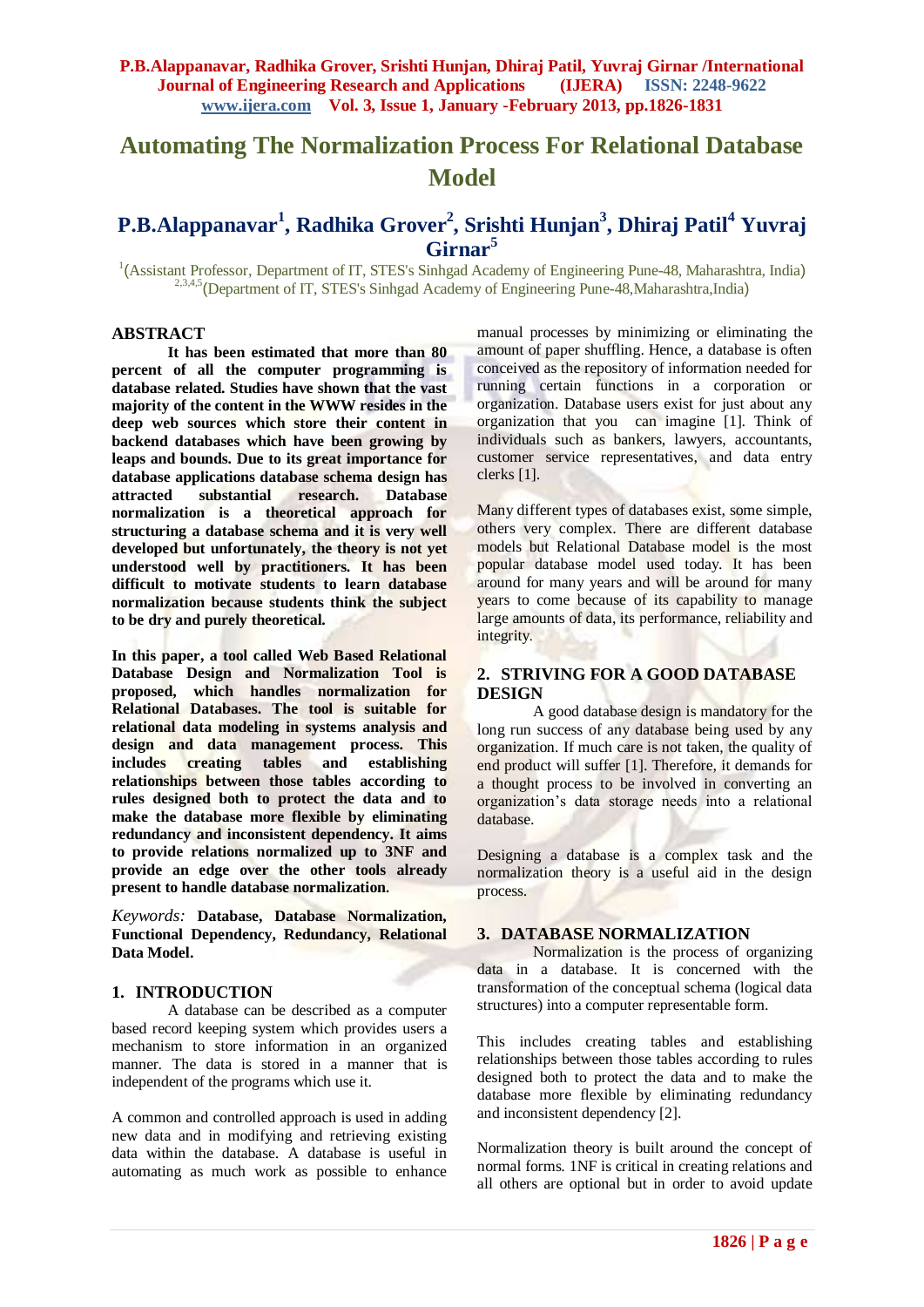anomalies at least three normal forms (3NF) is recommended [3].

Thus, normalization helps to attain the following advantages-

- 1. It reduces data redundancies.
- 2. It helps eliminate data anomalies.
- 3. It produces controlled redundancies to link tables.

#### **4. NEED FOR AUTOMATING THE NORMALIZATION PROCESS**

As the time passes, almost all the organizations experience the need to expand their databases by adding new attributes and new relations. In such situations, the performance of a database is entirely dependent upon its design. If the database is in a normalized form, the data can be restructured and the database can grow without forcing the rewriting of application programs, which is of utmost importance because of the excessive and growing costs of maintaining an organization's application programs and its data from the disrupting effects of database growth.

Normalization is carried out manually in many of the organizations, which demand for skilled personnel with expertise in Normalization. As the database grows, it becomes difficult to manually handle the normalization process.

Thus in this paper, a tool is proposed which aims to automate the most complex phase of the database design process-NORMALIZATION. It will help to achieve the trademarks of a good database design and eliminate the drawbacks of manual normalization process- More time which equates to higher costs, Greater possibility for errors, less structured design and development process and less consistent communication [1].

## **5. PREVIOUS WORKS**

The literature survey done for the proposed system has immensely helped us to understand the purpose and functionality of the systems presently existing to perform database normalization.

Some of the systems presently existing to cater database normalization are as-

- 1) NORMIT [4].
- 2) A Web Based Relational Database Design Tool to Perform Normalization [5].
- 3) A Web-Based Tool to Enhance Teaching/Learning Database Normalization [6].
- 4) A Web-Based Environment for Learning Normalization of Relational Database Schemata [7].
- 5) A Computer Aided Learning Tool: Case of Normalization of Relational Schemata [8].
- 6) Web Based E-Learning System for Data Normalization [3].

#### 5.1 NORMIT

NORMIT is a Web-enabled data normalization tutor which considers self-explanation to be an effective learning strategy. It provides students with a problem-solving environment where they are asked to explain their actions while solving problems.

The student needs to log on to NORMIT first, and the first-time user gets a brief description of the system and data normalization in general [4]. After logging in, the student needs to select the problem to work on. NORMIT lists all the pre-defined problems, so that the student may select one that looks interesting [4]. In addition, the student may enter his/her own problem to work on [4].

NORMIT requires the student to complete the following steps while solving a problem-

- 1. Determine candidate keys
- 2. Determine the closure of a set of attributes
- 2. Determine the closure of a<br>3. Determine prime attributes
- 4. Simplify functional dependencies
- 5. Determine the normal form the table is in.
- 6. If necessary, decompose the table so that all the final tables are in Boyce-Codd normal form.

#### 5.1.1 Advantages

- 1. NORMIT requires explanations in cases of erroneous solutions and for actions that are performed for the first time [4]. The student is asked to specify the reason for the action, and, if the reason is incorrect, to define the domain concept that is related to the current task [4]. If the student is not able to identify the correct definition from a menu, the system provides the definition of the concept [4].
- 2. Therefore, NORMIT guides the students through the entire process of normalization, making it easier for students to learn.
- 5.1.2 Disadvantages
	- 1. Due to small number of participants, the tool did not compare the performances of the students who did not self-explained to the performance of their peers who selfexplained and this made it difficult to use NORMIT reliably in all the scenarios [4].
	- 2. It focuses more on providing information to the students on normalization which can be found on the web and textbooks as well.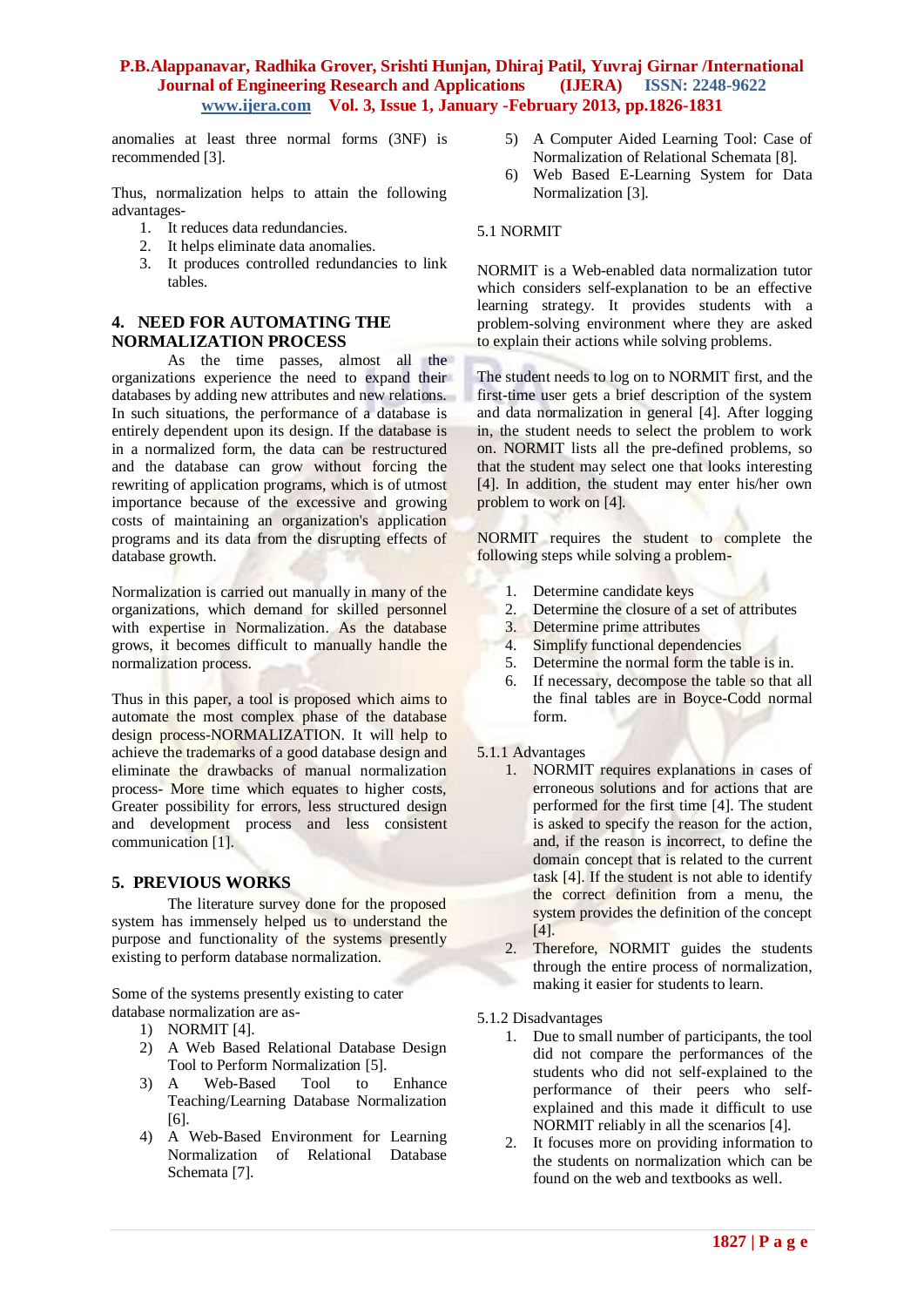5.2 A Web Based Relational Database Design Tool to Perform Normalization

It is a web based application which has been developed using JDK 1.6.0 and Apache Tomcat server 5.0 and uses MS- Access 2007 database to perform the normalization process.

The tool takes as the input:

- 1. Name of the relation say R
- 2. Number of attributes in R
- 3. Set of functional dependencies of R.

A provision is made to find the set of all the possible candidate keys of R, Primary key and Super key. The tool computes Prime and Non-Prime attributes of R based on the CKs generated [5].

5.2.1 Advantages

- 1. It generates all possible solution sets of Normalized relations because there is a chance that more than one solution may exist [5].
- 2. The step by step procedure to evaluate the candidate key can also be seen with the help of this Tool which makes the concept of finding keys very clear and pleasing [5].
- 3. A provision is made to check if the decomposition is lossless or dependency preserving [5].

#### 5.2.2 Disadvantages

This tool uses MS-Access 2007 which is not only slow as compared to other relational databases but also primarily providing database solutions to small businesses which might not cater to the needs of any leading organization dealing with excessive amount of data for varied purposes.

5.3 A Web-Based Tool to Enhance Teaching/Learning Database Normalization

This tool has been evaluated in surveys on the basis of its effectiveness in teaching relational data model [6]. It has been developed using Java applet based on their modified normalization technique.

The following features are present in it:

- 1. Main Window- Used to accept one functional dependency at a time and display the same. Buttons are provided to view either the normalized result or step-by-step working of it.
- 2. Result Window- User can see the final result of normalization
- 3. Step-by-step Window- Each step of normalization is shown from initial data to 2NF and then in 3NF.

5.3.1 Advantages

- 1. The tool has been developed after a rigorous thought process and considering the actual needs of students.
- 2. It shows the step-by-step working involved in normalization.
- 3. The interface is simple and easy to understand.

5.3.2 Disadvantages

- 1. The system can work with only 10 functional dependencies.
- 2. There is no provision to save the output or print it.
- 3. The interface is far too unattractive to be used because being a web application, it has to look more appealing.

5.4 A Web-Based Environment for Learning Normalization of Relational Database Schemata

The implementation of the web-based learning environment is called as LDBN (Learn DataBase Normalization). The client side of LDBN is written in JavaScript following the AJAX techniques [7]. It is assignment driven such that, students have to first choose an assignment from a list with assignments, submitted by other users (lecturers) [7]. An assignment can also be created but only by a registered user.

Once the assignment has been loaded, the students need to go through the following steps:

- 1. Determine a minimal cover of the given FDs, also known as a canonical cover.
- 2. Decompose the relational schema which is in URF into 2NF, 3NF and BCNF.
- 3. Determine a primary key for each new relation/table.

After that the system analyzes the solution by performing the following checks:

- 1. Correctness of the minimal cover of the given FDs.
- 2. Correctness of the FDs associated with each relation R.
- 3. Losses-join properly for every schema in the decomposition.
- 4. Dependency preservation for each decomposition.
- 5. Correctness of the key of each relation. Correctness of the decomposition, i.e., if the decomposition is really in 2NF, 3NF and BCNF.

A dialog with the result is shown to the user [7]. In case of an error the system offers feedback in form of small textual hints, indicating where the error might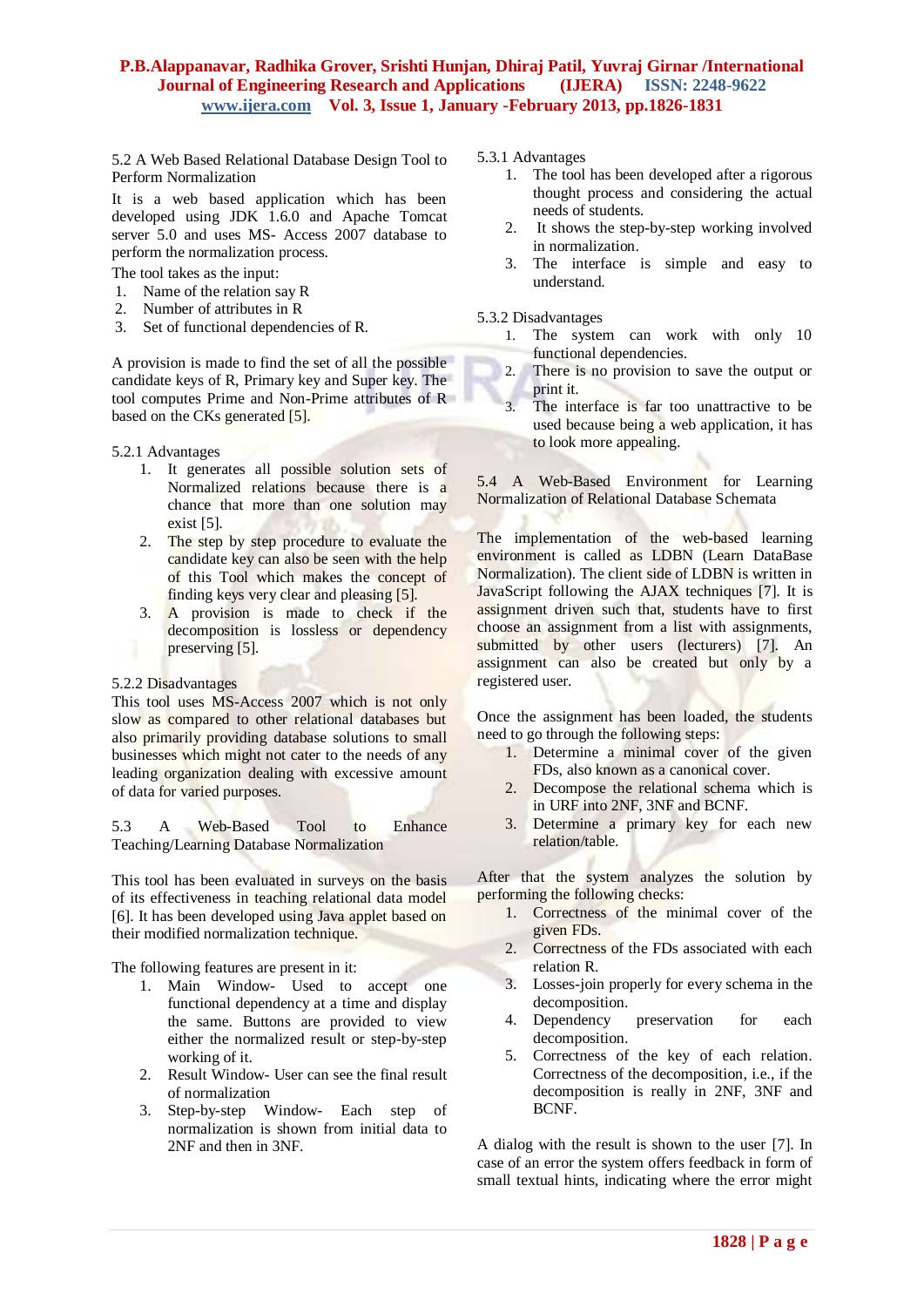be. Different normalization algorithms which are divided into Decomposition algorithms and Testing algorithms have been used to provide the desired functionalities to the user [7].

5.4.1 Advantages

- 1. User friendly, fast and robust user interface.
- 2. Registered users can even leave comments on assignments. This provides an easy way for sharing ideas, reducing workload and efficient communication.
- 3. Performance enhancements in LDBN are as
	- o Implementation of advanced and fast algorithms such as - ReductionByResolution, SLFD-Closure and Equivalence.
	- o Use of efficient data structures.
	- o Cashing some algorithms' output for further use.
	- o Decentralizing the system architecture by moving most of the program logic to the client.
	- o Use of advanced tools for code optimizations such as the GWT's Java-to-JavaScript compiler.

#### 5.4.2 Disadvantages

- 1. New data structures and algorithms will be needed to incorporate higher normal forms like 4NF.
- 2. The result is depicted only in a dialog box with the help of various checks performed. A more detailed result i.e. the normalized relations are more of importance and is expected by any user.

5.5 A Computer Aided Learning Tool: Case of Normalization of Relational Schemata

Bottom-up normalization approach has been used in this tool with the help of an enhanced version of the Bernestin algorithm. It has been developed using core java [8]. Data can be normalized to 1NF, 2NF, 3NF and BCNF (Boyce Codd Normal Form).

#### 5.5.1 Advantages

- 1. A lot of focus is given to the GUI to make it more user-friendly.
- 2. The system will operate on all common platforms namely Windows, UNIX, Macintosh and Solaris.
- *3.* The system will be able to adjust to the size of the users' Visual Display Unit.

#### 5.5.2 Disadvantages

- 1. Double buffering in java for example caused flickering when unloading.
- 2. Swing components appear on top of the other which renders the GUI unusable.

5.6 Web Based E-Learning System for Data Normalization

Rational Unified Process modeling technique has been used to develop this tool where the web pages have been made using ASP.NET, VB.NET and AJAX.

The main features are:

- 1. User has to register to be able to use the tool.
- 2. Static pages describing functional dependencies, update Anomalies. Normalization terminology and rules (i.e. steps of Normalization and simple example of each Normal form (1NF, 2NF, 3NF)), is displayed.
- 3. The highlight of the tool is the "Case Study" page, which is an exercise for the learner, where he is presented with a document and he has to attempt to normalize it till a particular normal form. Feedback is provided after every step to aid and teach the user effectively.
- 5.6.1 Advantages
	- 1. It has a very interactive page for the user to learn about the normalization forms.
	- 2. The case study page provides feedback at each step of normalization and thus helps to clarify the user's concepts.
	- 3. The static pages provide the users with a lot of information about normalization forms and techniques.
- 5.6.2 Disadvantages
	- 1. There is no provision to add new exercises.
	- 2. The user cannot add his own table data or constraints.
	- 3. Normalization is available only till 3NF (i.e. 0NF-3NF)

## **6. PROPOSED SYSTEM**

Web Based Relational Database Design and Normalization Tool aims to provide an interactive environment to give its users a hands-on experience in database normalization process. The environment is suitable for relational databases like Oracle and MySQL.

The new users need to register with the system and the existing users login into the system in order to access the system features.

Then the user needs to specify basic information associated with the database- Table Name, No of attributes, Attribute name along with its data type and constraints which have been imposed on it and the functional dependencies associated with the table.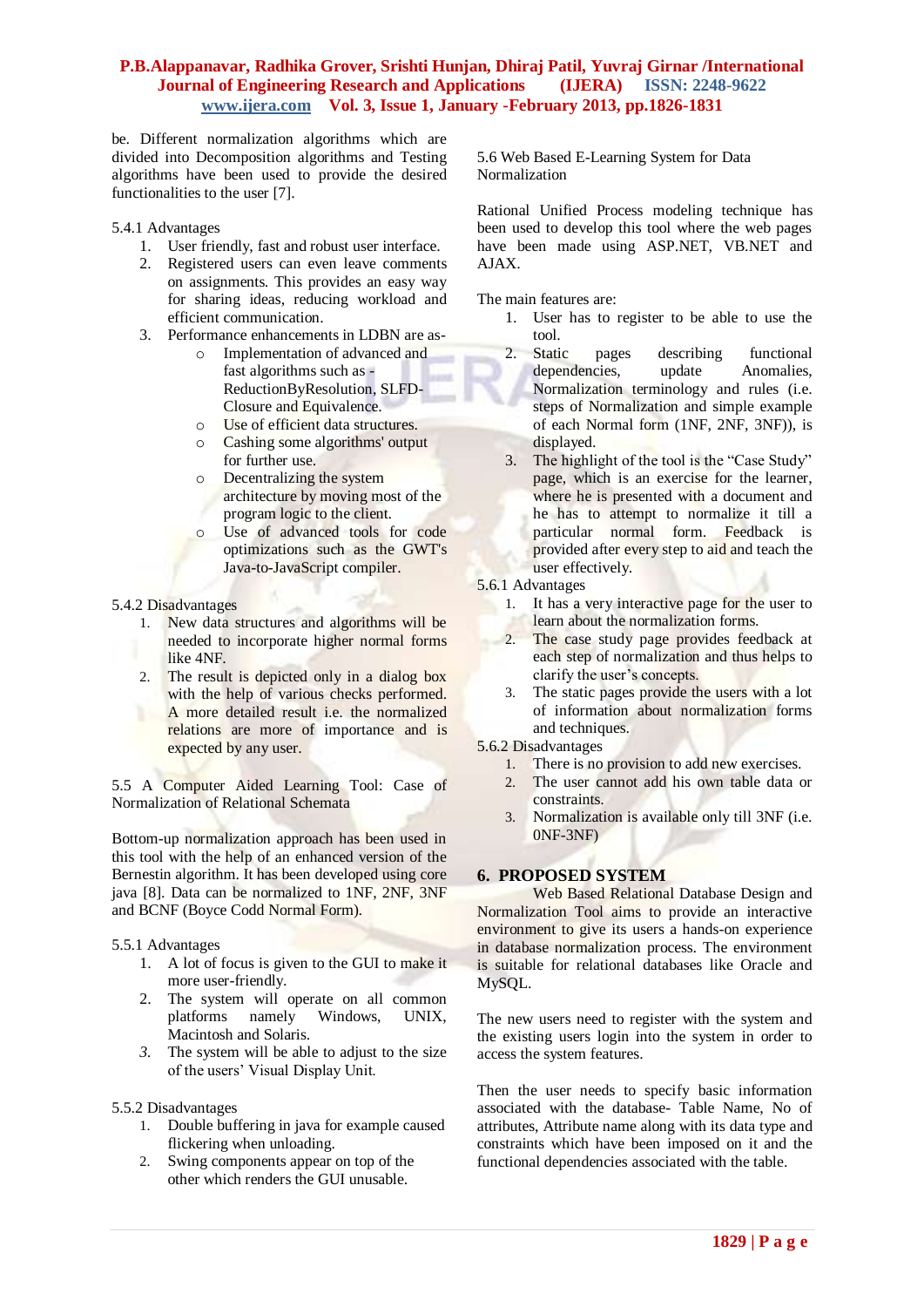Once all the input is accepted from the user, the relations are normalized up to 3NF according to a predefined algorithm. The user is provided with the normalized tables in different formats in a ready to use form.

6.1 Methodology employed for the proposed work

A methodology is the documented collection of policies, processes and procedures and used by a project to practice software engineering [3]. The proposed system uses Iterative Model as its methodology. The basic idea of Iterative model is that the software should be developed in increments, each increment adding some functional capability to the system until the full system is implemented.

The iterative approach is becoming extremely popular, despite some difficulties in using it in this context. There are a few key reasons for its increasing popularity.

- First and foremost, in today's world clients do not want to invest too much without seeing returns. In the current business scenario, it is preferable to see returns continuously of the investment made [9]. The iterative model permits this—after each iteration some working software is delivered, and the risk to the client is therefore limited [9].
- Second, as businesses are changing rapidly today, they never really know the "complete" requirements for the software, and there is a need to constantly add new capabilities to the software to adapt the business to changing situations. Iterative process allows this [9].
- Third, each iteration provides a working system for feedback, which helps in developing stable requirements for the next iteration [9].

|                  | LADLE 1. LIOPOSCO SYSTEM RELATIONS                                                                                                      |
|------------------|-----------------------------------------------------------------------------------------------------------------------------------------|
| <b>Iteration</b> | <b>Tasks to be Performed</b>                                                                                                            |
|                  | 1. Acceptance of input from the user-<br>Table Name, Attributes with their data<br>type and constraints and functional<br>dependencies. |
| 1                | 2. Ensuring that the relations are in<br>1NF.                                                                                           |
|                  | 3. Providing normalized relations to the<br>user in text file format.                                                                   |
|                  |                                                                                                                                         |
|                  | 1. Converting the relations into 2NF.                                                                                                   |
| 2                | 2. Providing normalized relations to the<br>user in text file and dump file format.                                                     |
|                  |                                                                                                                                         |
|                  | 1. Converting the relations into 3NF.                                                                                                   |
| 3                | 2. Providing normalized relations to the<br>user in text file and dump file format.                                                     |
| 4                | Providing normalized relations to the<br>user in ERD format using animation in<br>Silverlight.                                          |
|                  |                                                                                                                                         |
|                  |                                                                                                                                         |
|                  |                                                                                                                                         |
|                  |                                                                                                                                         |
|                  |                                                                                                                                         |
|                  |                                                                                                                                         |
|                  |                                                                                                                                         |
|                  |                                                                                                                                         |

Fig. 1: Activity Diagram depicting the workflow for the proposed system.

6.2 Advantages of the proposed system

- 1) First and foremost, it has a broader scope as it aims to cater to both-leading organizations and students.
- 2) Our tool aims to overcome the disadvantage of existing tools using MS-Access 2007 as it